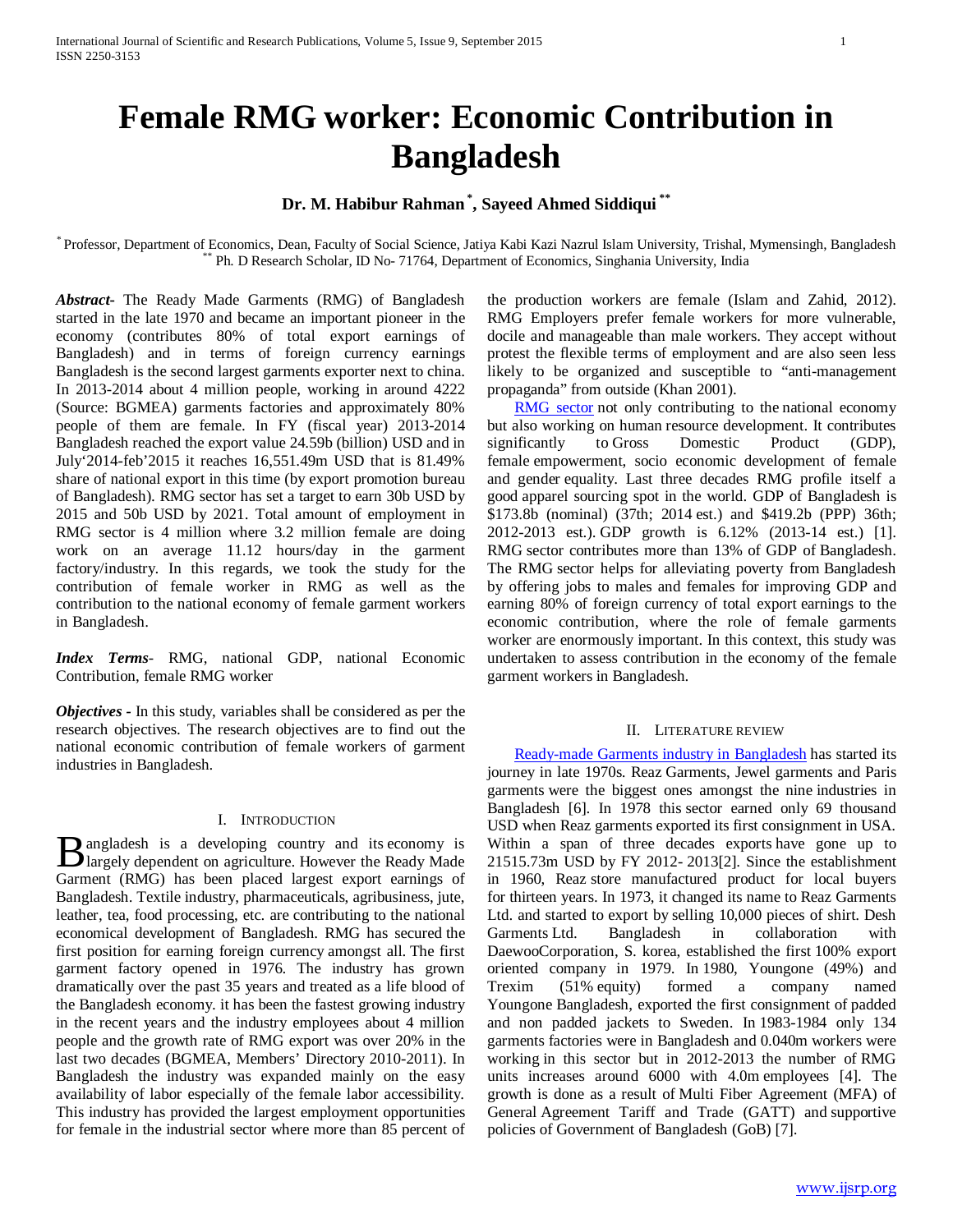Despite many difficulties faced by the sector over the past years, it has carved a niche in world market and kept continuing to show robust performance

 The readymade garments industry acts as the backbone of our economy and as a catalyst for the development of our country. We take pride in the sector that has been fetching billions of dollars as export earnings and creating jobs for millions of people in the country.

 The "Made in Bangladesh" tag has also brought glory for Bangladesh, making it a prestigious brand across the globe. Bangladesh, which was once termed by cynics a "bottomless basket" has now become a "basket full of wonders." The country with its limited resources has been maintaining 6% annual average GDP growth rate and has brought about remarkable social and human development.



 It is really a matter of great interest to many – how the economy of Bangladesh continues to grow at a steady pace, sometimes even when rowing against the tide. Now we envision Bangladesh achieving the middle-income country status by 2021. We firmly believe that our dream will come true within the stipulated time and the RMG industry will certainly play a crucial role in materialising the dream.

 After the independence in 1971, Bangladesh was one of poorest countries in the world. No major industries were developed in Bangladesh, when it was known as East Pakistan, due to discriminatory attitude and policies of the government of the then West Pakistan. So, rebuilding the war-ravaged country with limited resources appeared to be the biggest challenge for us. The industry that has been making crucial contribution to rebuilding the country and its economy is none other than the readymade garment (RMG) industry which is now the single biggest export earner for Bangladesh. The sector accounts for 81% of total export earnings of the country.

When our lone export earner  $-$  the jute industry  $-$  started losing its golden days, it is the RMG sector that replaced it, and then, to overtake it. The apparel industry of Bangladesh started its journey in the 1980s and has come to the position it is in today. The late Nurool Quader Khan was the pioneer of the readymade garment industry in Bangladesh. He had a vision of how to transform the country. In 1978, he sent 130 trainees to South Korea where they learned how to produce readymade garments. With those trainees, he set up the first factory – Desh Garments – to produce garments for export. At the same time, the late Akhter Mohammad Musa of Bond Garments, the late Mohammad Reazuddin of Reaz Garments, Md Humayun of Paris Garments, Engineer Mohammad Fazlul Azim of Azim Group, Major (Retd) Abdul Mannan of Sunman Group, M Shamsur Rahman of Stylecraft Limited, the first President of BGMEA, AM Subid Ali of Aristocrat Limited also came forward and established some of the first garment factories in Bangladesh.

 Following their footsteps, other prudent and hard-working entrepreneurs started RMG factories in the country. Since then, Bangladeshi garment industry did not need to look behind. Despite many difficulties faced by the sector over the past few years, it has carved a niche in world market and kept continuing to show robust performance. Since the early days, different sources of impetus have contributed to the development and maturity of the industry at various stages. We learned about child-labour in 1994, and successfully made the industry free from child labour in 1995. The MFA-quota was a blessing to our industry to take root, gradually develop and mature. While the quota was approaching to an end in 2004, it was predicted by many that the phase-out would incur a massive upset in our export.

 However, the post-MFA era is another story of success. Proving all the predictions wrong, we conquered the post-MFA challenges. Now the apparel industry is Bangladesh's biggest export earner with value of over \$24.49bn of exports in the last financial year (from July 2013 to June 2014). Despite the epic growth of our RMG industry, and its bright prospects, challenges are still there. One of the biggest challenge currently faced by our RMG industry is to ensure workplace safety and better working conditions for the millions of garment workers.Two major accidents, the Tazreen fire and the Rana Plaza collapse, have brought the issue of workplace safety to the fore and led all stakeholders to act accordingly. Following the unfortunate incidents, various platforms such as the Bangladesh Accord on Fire and Building Safety, the Alliance for Bangladesh Worker Safety and National Plan of Action have been formed to improve building and fire safety of Bangladesh's garment industry.All members of the BGMEA and BKMEA are working all-out to carry out the corrective action plans suggested by the Accord, Alliance and National Plan of Action after inspections, even investing huge amount of money.

 With challenges on one side, a more glittering future is waiting for the ready-made garment industry of Bangladesh on the other side; at least facts and figures have made us believe so. A recent study jointly conducted by the United States Fashion Industry Association (USFIA) and the University of Rhode Island (URI) has made us more optimistic about the potentials of our RMG industry. According to the study, the US-based fashion companies are expected to boost their sourcing from Bangladesh in the next two years. McKinsey, a global management consulting firm, described Bangladesh as the next hot spot in apparel sourcing. The renowned firm forecasts export-value growth of 7-9% annually and our apparel export will double by 2015 and nearly triple by 2020 provided that we can successfully overcome a few challenges including developing infrastructure and skill workforce.

 It is the responsibility of all of us to protect the interest of this industry which has given our economy a strong footing,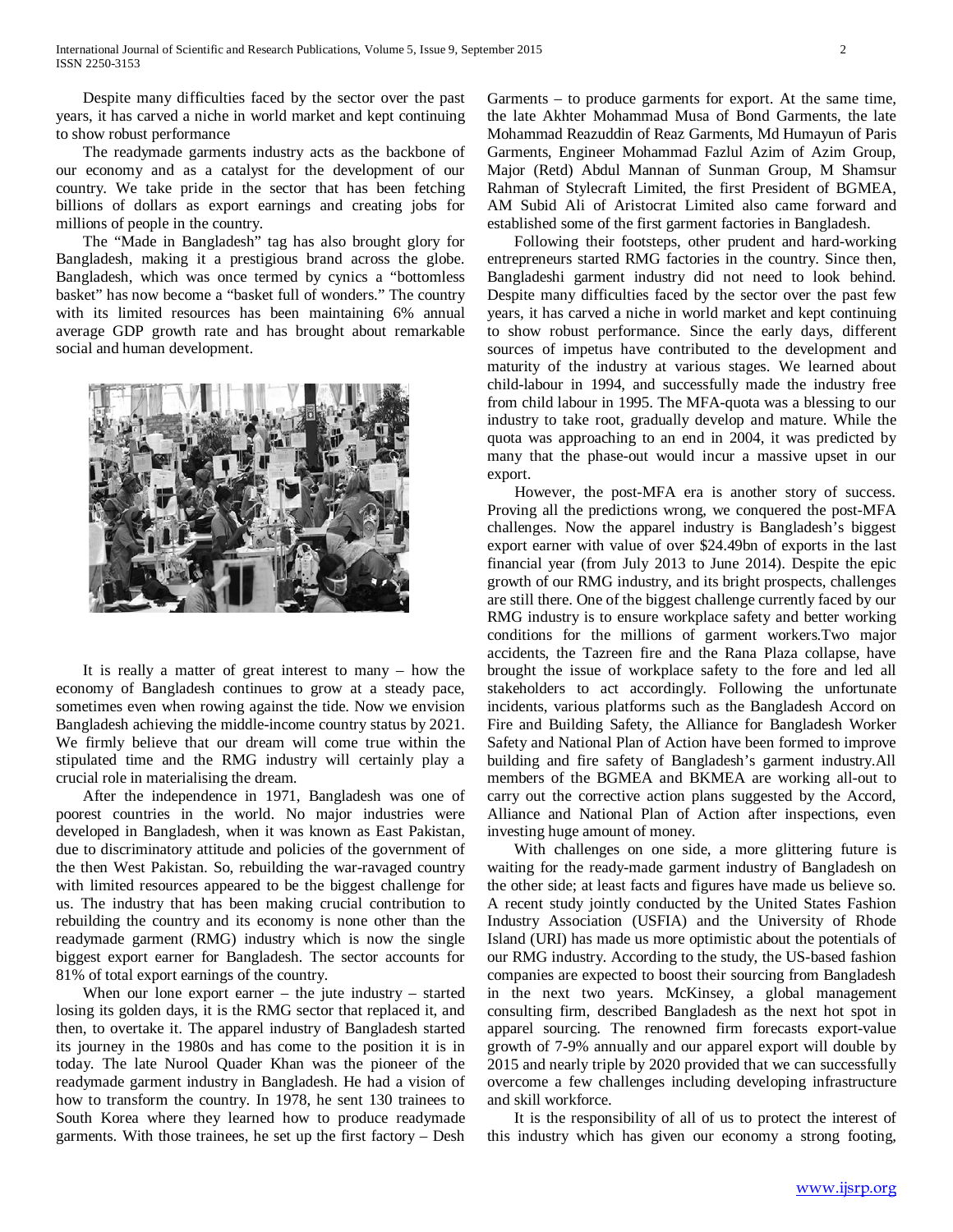created jobs for millions of people, especially for female, lifted them from the abyss of chronic poverty and given them a dignified life. Now what we need to do is deal with all the challenges facing our garment industry, paving the way for its further development. The main highways namely Dhaka-Chittagong, Dhaka-Mymensigh, Dhaka-Tangail through which our apparel products and the raw materials for apparel and textile are transported from factories to port, are being widened (from two lanes to four lanes) and drive-worthy for tapping our export potential. This work needs to be completed as urgently, preferably by December 2014.

 Connection of gas to the factories and uninterrupted power supply are prerequisite for the steady growth of the industry. So, the government should consider giving gas and electricity connections to RMG and textile units as the top priority. Producing the required number of skilled workers is another challenge and overcoming it will determine whether the country will be able to sustain the boom that is waiting to happen. Although BGMEA along with the government and other international organisations has taken the initiatives of developing skills of workers, yet more initiatives as such are required to meet the demand of the industry and enhance the productivity of the industry. The budget allocation of the government for the skill development also needs to be increased.

 Starting from scratch, Bangladesh has come a long way and is now one of 10 new emerging countries in the world. The macroeconomic stability, 6% annual average GDP growth, robust performance of remittance and export, strong foreign currency reserve, and remarkable social and human development over the past decade – all reflect our underlying strengths. Given the dominance of the RMG industry in the overall economy of Bangladesh, we have to protect this sector. Rather than basking in the glory we should work hand in hand to retain sustainable growth and competitive edge of this industry.

## **Methodology**

 This study is followed exploratory research design based on quantify and qualitative research approach. Whereas qualitative research is an unstructured, exploratory research methodology based on small samples intended to provide insight & understanding of the problem setting (Malhotra and Dash, 2010). This research focused on different methods and least square method of trend analysis is one of them. Data required for this quantative and qualitative analysis were collected from primary sources and secondary sources like, face to face interview, project contract and records, Data and information from secondary sources were collected by consulting various relevant journals, studies conducted by various donor and development agencies, Bangladesh export statistics published by Export Promotion Bureau and Bangladesh Bank, Economic review of Bangladesh, annual reports of BGMEA and the publication of WTO. The information published in the different newspapers and websites in recent times have been consulted in order to present the recent labor unrest situation in garment sector. The collected data and information were then processed, tabulated and analyzed to present the findings in a logical and objective manner. This study mainly focused on three aspects: firstly, trend analysis & prospect of the sector and secondly, contribution in economy of female worker and finally recommend some strategies. For trend and contribution analysis, three parameters such as factory, workers and export are considered. The contribution and prospect of this sector are gathered through face to face interview with the chief executive body and management level people. Further to make the study more broad based & informative this research conducted informal interview with an expert in this area. This expert is the consultant, project development, Infrastructure Investment Facilitation Company (IIFC). Materials of the paper were presented systematically for analytical purpose & also to draw inference there from.

## **Rationale of the study**

 This paper will be significant for stakeholder's like- public sectors, private sectors, policy makers, analysts etc for gathering knowledge regarding readymade garments sector in Bangladesh. In light of the objectives of the study, the paper has been designed to examine some important aspects of garment industry in Bangladesh.

## **Analysis & Findings**

 RMG productivity increases through process and product upgrading. The sector enhancing workers and mangers work efficiency of production by the developing of the skills and installing the latest equipment day by day. Bangladesh has a very good market for RMG and it needs to focus on the long term sustainability of this sector.

 Production cost: Bangladesh labor cost is very low especially female workers, Bangladesh produces quality garment at lower cost which has attracted the foreign buyers and International companies like JC Penney, Tommy Hilfiger H&M, Zara, Wal-Mart, Carrefour, Gap, Metro, Marks & Spencer, Kohl's, Levi Strauss and Tesco all import in bulk from Bangladesh. The advantages of low production cost are attracted foreign direct investment. As a result of that, both backward and forward linkage industry flourished in Bangladesh.

 Government Support: Bangladesh Government are giving support to the apparel industry, which included measures like duty drawback facilities, tax holidays, cash assistance, income tax rebate, creation of export processing zones, zero tariff on machinery inputs, rebate on freight and power rate, bonded warehouse facilities, provision of import under back-to-back letters of credit, loans at confessional rate, export development fund, etc.

 Back to Back LC: Back to Back LC (Letter of Credit) is one of the most imperative factors in the initial and long-lasting success of this sector. It significantly eases the financing prerequisite of garment business for the local entrepreneurs. The entrepreneurs are able complete the difficult process of manufacturing and export with very little of their own funds. Even if the turnover is tk. 100 million and the profit is only 5% the returns are still decent since the funds are came form back to back LC or borrowed largely from the banks. In the absence of back to back L/C, it would have been very difficult and some times impossible for the new entrepreneurs to raise funds from local financial.

 Entrepreneurship: The export- oriented RMG sector started its journey entirely with private initiatives. The entrepreneurs faced tremendous constraints in terms of power and gas supply. Political instability, frequent hartals (strikes), poor port facility,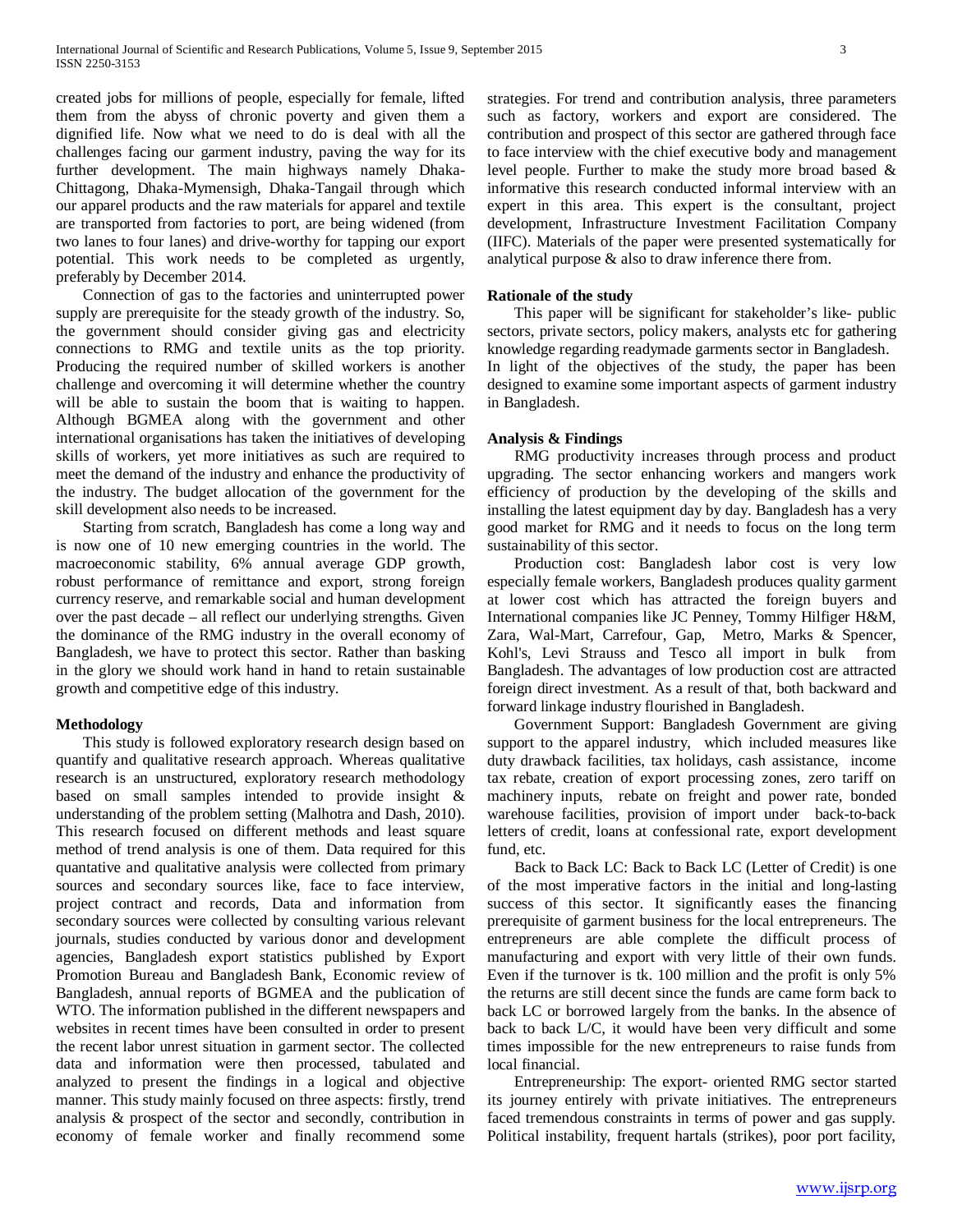and labor unrest created longer lead time, which became another barrier in competing with neighboring nations. Amidst all the constraints, the RMG entrepreneurs lived up to the buyers' expectations of reduced price margin, improved compliance standards, and quality assurance. There were also significant investments in backward integration. Agile entrepreneurial capability and the production capacity in Bangladesh in RMG sector is second only to China and believed in both business community and researchers that the up-coming relocation of Chinese RMG factories will have an important share towards Bangladesh. The RMG industry enjoyed a meteoric rise from 30 enterprises in 1980 increased to about 5400 in 2011-12 fiscal years but in Political instability, frequent hartals (strikes) in 2013-14 some of factories are closed which publish by BGMEA.

#### **Growth of RMG Factories in Bangladesh**

 Figure-01 shows that in 1984-85 the garments factories are only 384 and it setup new factories and raising 6000 factories in 2012-2013 but in 2013-14 the factories are decreasing 4222, but the employment of RMG sector in 2012-2013 and 2013-2014 are not change, in both year the employment is 4 million (figure-2). We found that some factories are shut down because of they could not getting order or secondary order. The reason of the small factories are not getting order is as; (I) compliance, (II) safety problem, (III) politically instability, (IV) Group of companies are expand their capacity of production. The following graph shows the number of garments factory in Bangladesh:



## **Employment history of RMG and Contribution of female in RMG worker**

 Figure 02 shows in 2014, out of 4 million manpower employed in garments industries, 3.20 million are female (80%). In 1999, the industry employed directly more than 1.4 million workers, about 80% of whom were female. With the growth of RMG industry, linkage industries supplying fabrics, yams, accessories, packaging materials, etc. have also expanded. Many female are getting opportunities to work in those industries. The economic empowerment of these working female has changed their status in the family.

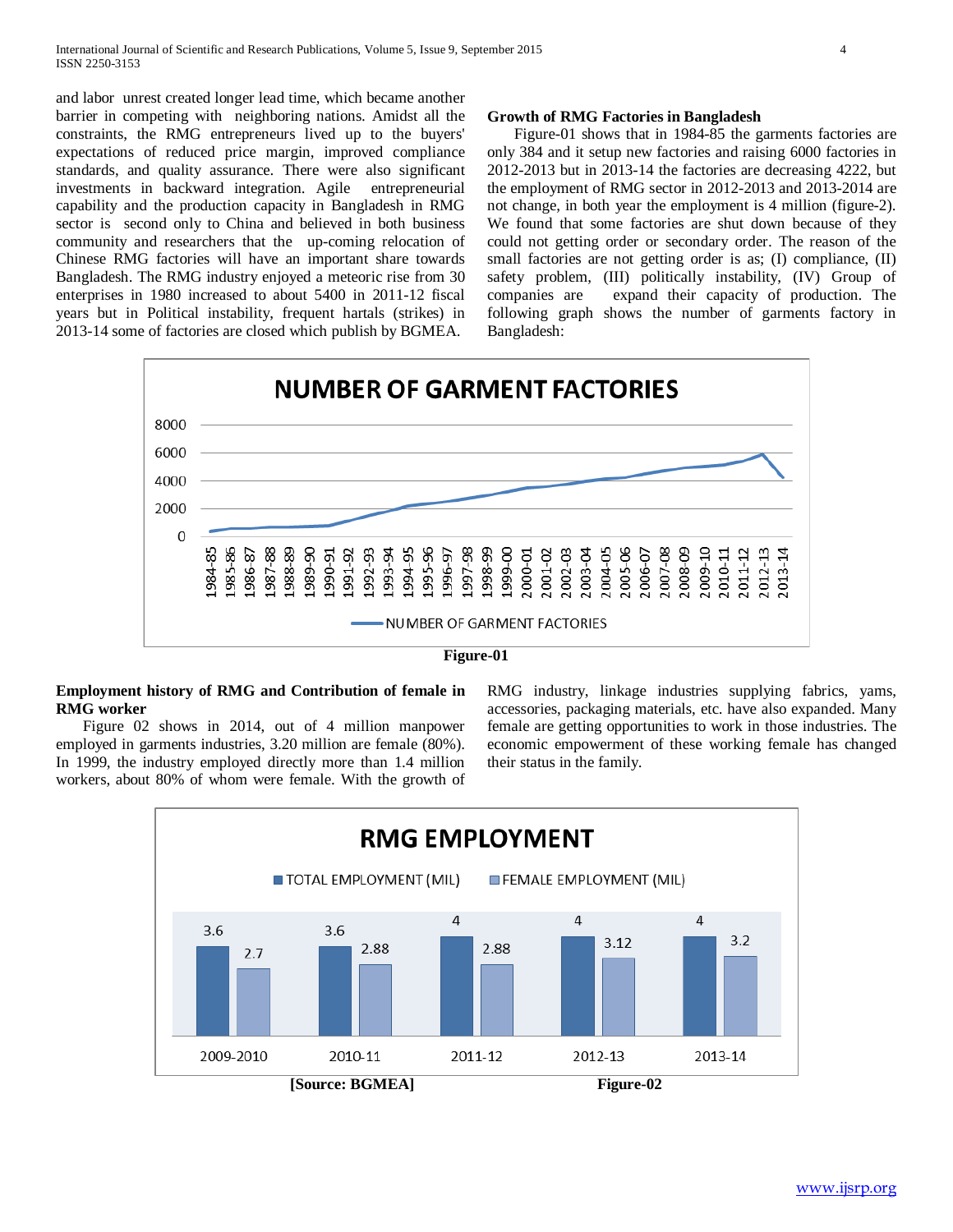## **Statement of export of RMG and total export of Bangladesh**

 It is the largest exporting industry in Bangladesh which is increased during the last 20 years. It attained a high profile in terms of foreign exchange earnings, exports, industrialization and contribution to the country economy as well as GDP within a short span of time.



 Figure-03 shows that in 1983-84 the garments exports only 31.57 million and the hare of national export is only 3.89%. The RMG export is increasing in a good way and it reached 24491.88 and the share of national export is 81.13% as well as the major part of employment in Bangladesh getting from RMG sector which is now 4 million where as female employment are  $3.2$ million (figure-2). Table-01 shows the Monthly Export Performance of RMG of Bangladesh for 2012-13, 2013-14 & 2014-15 in Million US (\$).

| Year                            | <b>Month</b>                                           | Knit      | <b>Woven</b> | <b>Total</b> |
|---------------------------------|--------------------------------------------------------|-----------|--------------|--------------|
| 2012                            | July                                                   | 1001.07   | 993.84       | 1994.91      |
|                                 | August                                                 | 792.53    | 765.85       | 1558.38      |
|                                 | September                                              | 746.32    | 697.17       | 1443.4       |
|                                 | October                                                | 873.16    | 761.48       | 1634.64      |
|                                 | November                                               | 653.96    | 710.04       | 1364         |
|                                 | December                                               | 908.93    | 1042.68      | 1951.62      |
| 2013                            | January                                                | 944.96    | 1147.64      | 2092.6       |
|                                 | February                                               | 811.24    | 979.71       | 1790.71      |
|                                 | March                                                  | 854.68    | 991.77       | 1846.45      |
|                                 | April                                                  | 795       | 835.17       | 1630.28      |
|                                 | May                                                    | 1008.37   | 997.72       | 2006.09      |
|                                 | June                                                   | 1085.63   | 1116.78      | 2202.41      |
| <b>Total FY 12-13</b>           |                                                        | 10,475.88 | 11,039.85    | 21,515.73    |
| <b>Share in National Export</b> |                                                        | 38.77%    | 40.86%       | 79.63%       |
|                                 | Export Performance of RMG in FY 13-14 (in Million USD) |           |              |              |
| Year                            | Month                                                  | Knit      | Woven        | Total        |
| 2013                            | July                                                   | 1253.76   | 1262.38      | 2516.14      |
|                                 | August                                                 | 848.15    | 796.05       | 1644.2       |
|                                 | September                                              | 1058.29   | 985.26       | 2043.55      |

**Table 01: Monthly Export Performance of RMG of Bangladesh for 2012-13, 2013-14 & 2014-15 in Million US (\$)**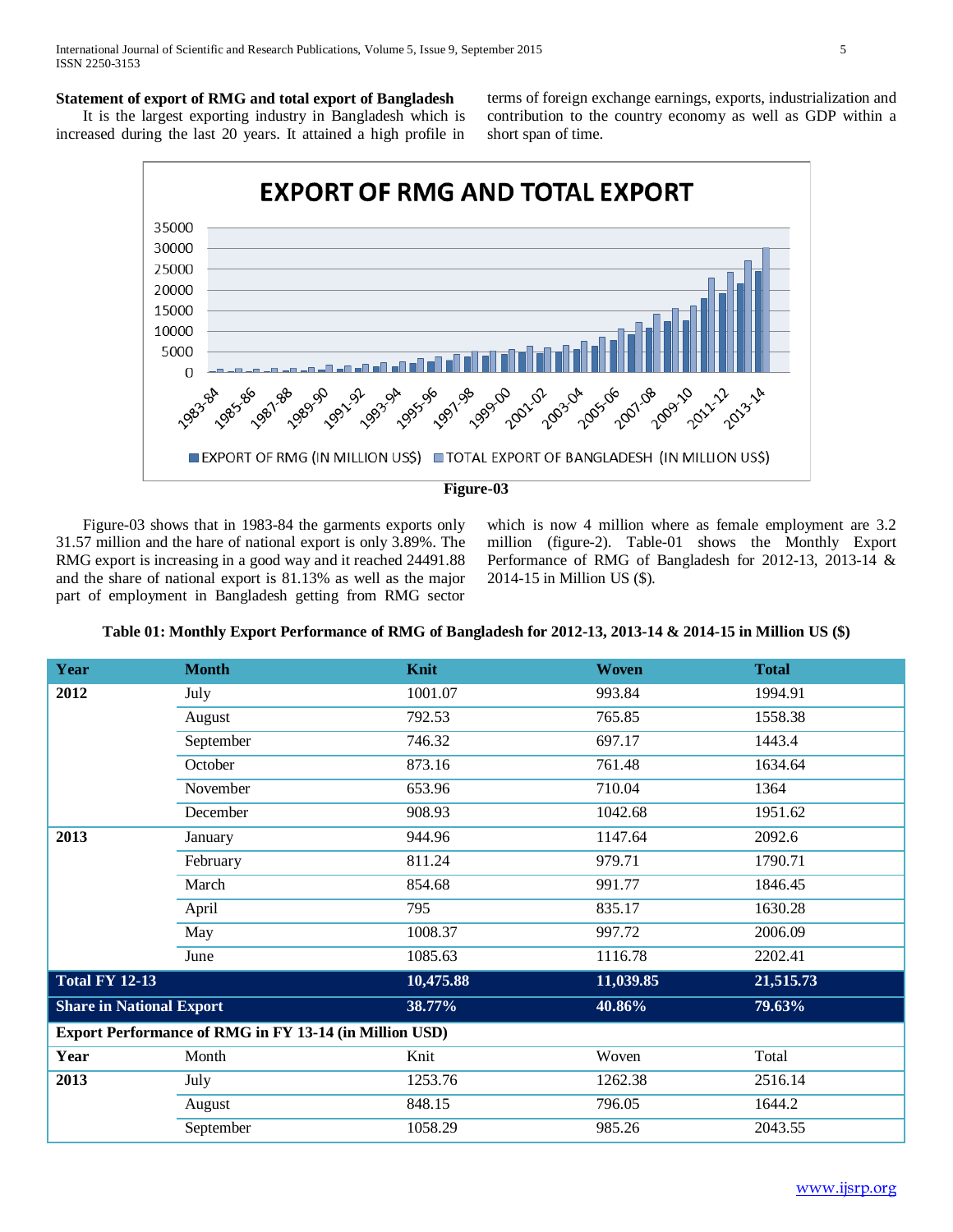International Journal of Scientific and Research Publications, Volume 5, Issue 9, September 2015 6 ISSN 2250-3153

| Year                                               | <b>Month</b>                                         | Knit      | <b>Woven</b> | <b>Total</b> |  |
|----------------------------------------------------|------------------------------------------------------|-----------|--------------|--------------|--|
|                                                    | October                                              | 862.01    | 820.49       | 1682.5       |  |
|                                                    | November                                             | 877.61    | 889.35       | 1766.96      |  |
|                                                    | December                                             | 1048.87   | 1229.98      | 2278.85      |  |
| 2014                                               | January                                              | 1045.83   | 1195.2       | 2241.03      |  |
|                                                    | February                                             | 915.76    | 1049.64      | 1965.4       |  |
|                                                    | March                                                | 920.69    | 993.37       | 1914.06      |  |
|                                                    | April                                                | 972.38    | 944.95       | 1917.33      |  |
|                                                    | May                                                  | 1115.73   | 1092.26      | 2207.99      |  |
|                                                    | June                                                 | 1130.74   | 1183.14      | 2313.88      |  |
| <b>Total FY 2013-2014</b>                          |                                                      | 12,049.81 | 12,442.07    | 24,491.88    |  |
| <b>Share in National Export</b>                    |                                                      | 39.93%    | 41.22%       | 81.15%       |  |
|                                                    | Export of RMG in FY 14-15 (Jul-Feb) (in Million USD) |           |              |              |  |
| Year                                               | Month                                                | Knit      | Woven        | Total        |  |
| 2014                                               | July                                                 | 1307.9    | 1210.08      | 2517.98      |  |
|                                                    | August                                               | 898.44    | 815.34       | 1713.78      |  |
|                                                    | September                                            | 1064.12   | 937.29       | 2001.41      |  |
|                                                    | October                                              | 787.96    | 731.53       | 1519.49      |  |
|                                                    | November                                             | 939.36    | 999.23       | 1938.59      |  |
|                                                    | December                                             | 1063.8    | 1269.23      | 2333.03      |  |
| 2015                                               | January                                              | 1116.1    | 1303.77      | 2419.87      |  |
|                                                    | February                                             | 960.62    | 1146.72      | 2107.34      |  |
| <b>Total FY 2014-2015 (Jul-Feb)</b>                |                                                      | 8,138.30  | 8,413.19     | 16,551.49    |  |
| <b>Share in National Export</b>                    |                                                      | 40.02%    | 41.42%       | 81.49%       |  |
| <b>Source: Export Promotion Bureau, Bangladesh</b> |                                                      |           |              |              |  |

## **Contribution of Garments Industry to the Economy**

 Garments Industry occupies a unique position in the Bangladesh economy. It is the largest exporting industry in Bangladesh, which experienced phenomenal growth during last two decades. By taking advantage of an insulated market under the provision of Multi Fibre Agreement (MFA) of GATT, it attained a high profile in terms of foreign exchange earnings, exports, industrialization and contribution to GDP within a short span of time. The industry plays a key role in employment generation and in the provision of income to the poor. Nearly two million workers one directly and more than ten million inhabitants are indirectly associated with the industry (Ahmed and Hossain, 2006). The sector has also played a significant role in the socio-economic development of the country. In such a context, the trend and growth of garments export and its contribution to total exports and GDP has been examined the following table shows the position.

 Table 02 shows the percentage of ready-made garment (RMG) contribution to national export value and Gross Domestic Product (GDP) of Bangladesh. It shows that the percentage of ready-made garments (RMG) contribution to national export is 81.16% and Gross Domestic Product (GDP) is 14.07 in FY 2013- 14. In FY 2012-13, the percentage of ready-made garments (RMG) contribution to national export is 79.61% and Gross Domestic Product (GDP) was 16.56%.

| Table 02: Percentage of RMG Contribution to GDP at Current Market Price ('000) |  |  |  |
|--------------------------------------------------------------------------------|--|--|--|
|                                                                                |  |  |  |

| FY        |                  |          | Total RMG National Export Value Share in National Export (%) | Share in GDP $(\%)$ |
|-----------|------------------|----------|--------------------------------------------------------------|---------------------|
| 2013-14   | 24491.88         | 30176.8  | 81.16                                                        | 14.07               |
|           | 2012-13 21515.73 | 27027.36 | 79.61                                                        | 16.57               |
|           | 2011-12 19089.73 | 24287.66 | 78.6                                                         | 16.31               |
| 2010-11   | 17914.46         | 22924.38 | 78.14                                                        | 16                  |
| $2009-10$ | 12496.72         | 16204.65 | 77.12                                                        | 12.45               |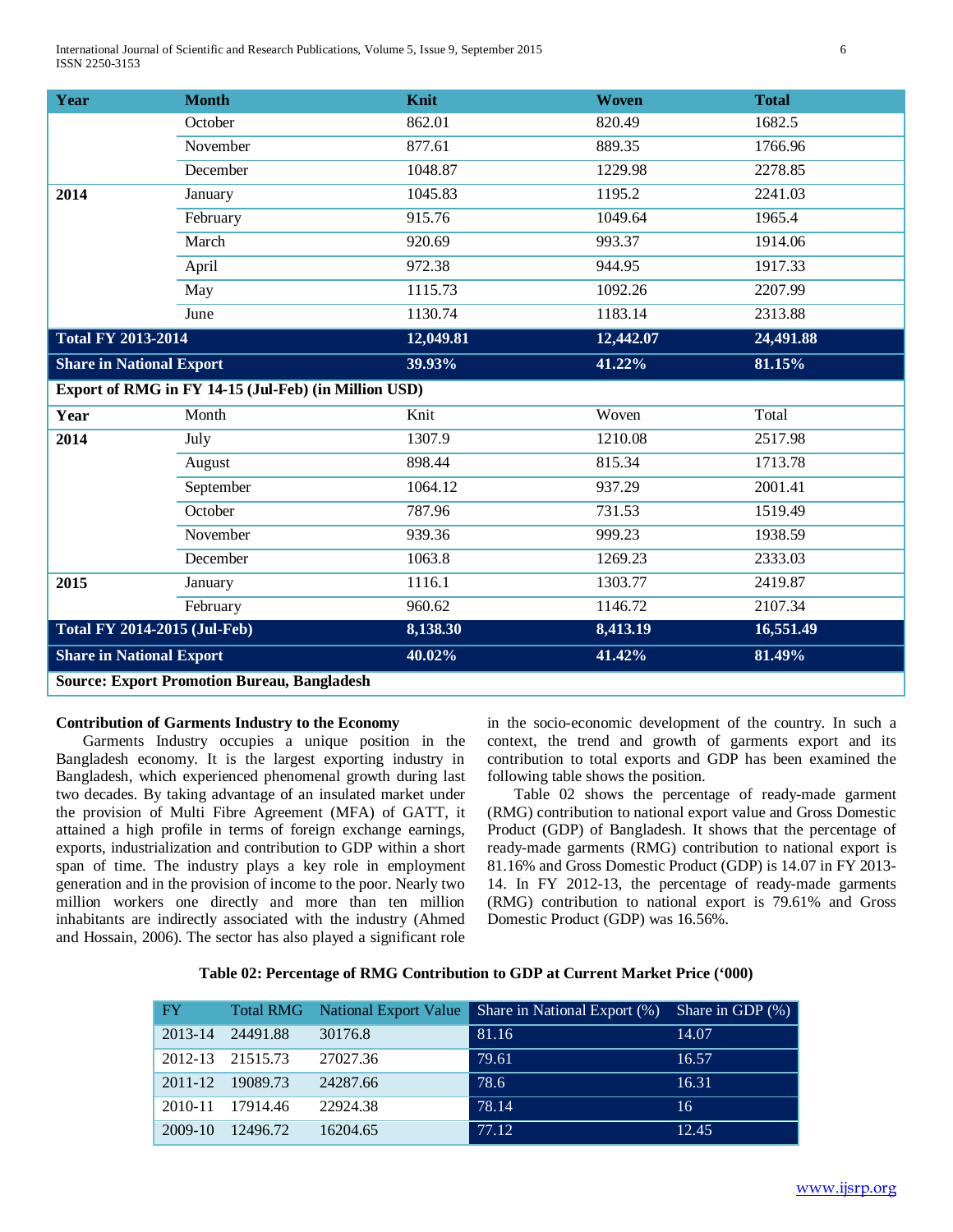International Journal of Scientific and Research Publications, Volume 5, Issue 9, September 2015 7 ISSN 2250-3153

| 2008-09 | 12347.51  | 15565.19 | 79.32 | 13.81 |
|---------|-----------|----------|-------|-------|
| 2007-08 | - 10699.8 | 14110.8  | 75.83 | 13.44 |
| 2006-07 | 9211.23   | 12177.9  | 75.64 | 13.45 |

 It is revealed from the figure-4 that the value of garment exports, share of garments export to total exports and contribution to GDP have been increased significantly during the period from 2006-07 to 2013-14. This analysis suggests that Bangladesh needs to be very much perceptive about its readymade garment (RMG) export as any critical situation can

.

affect the ready-made garment (RMG) export of the country adversely. The buyers of Bangladesh are now very much sensitive to the working environment of garment factories. They are now more concerned about the workers safety and living conditions.



## **Source: Bangladesh Bank and Bangladesh Bureau of Statistics, BBS**

## **Contribution of female worker in national economy**

 Bangladesh is a cheap labor country, especially female labor. Garments industry has become flourishing here because of female cheap labor (3.2 million female workers, which is 80% of total employment of RMG sector). Bangladeshi female are traditionally expert in sewing. They are creative in clothing. Due to their creativity and hard work, they become a role model in the garments industry and the main exporting items in Bangladesh are garments products. No sectors can bring as much foreign currency (24 billion in 2013-14, which is the 81% of total national export) that Bangladesh earn from this sector.

| <b>Total RMG</b> sector |                           |           | Female RMG worker |        |               |                                  |           |
|-------------------------|---------------------------|-----------|-------------------|--------|---------------|----------------------------------|-----------|
| <b>FY</b>               | National<br>$Export(\% )$ | $GDP(\%)$ | Employment        | worker | Worker<br>(%) | <b>National</b><br>Export<br>(%) | $GDP(\%)$ |
| 2013-14                 | 81.16                     | 14.07     | 4                 | 3.2    | 80            | 64.93                            | 11.256    |
| 2012-13                 | 79.61                     | 16.57     | $\overline{4}$    | 3.16   | 79            | 62.89                            | 13.0903   |
| $2011 - 12$             | 78.6                      | 16.31     | 4                 | 2.88   | 72            | 56.59                            | 11.7432   |
| 2010-11                 | 78.14                     | 16        | 3.6               | 2.88   | 80            | 62.51                            | 12.8      |
| 2009-10                 | 77.12                     | 12.45     | 3.6               | 2.7    | 75            | 57.84                            | 9.3375    |

#### **Table 03: Contribution of female RMG worker to national economy**

 Table-03 shows the main workforces in RMG sector are female. So we can say that, female herself indirectly earning this foreign currency. Table 03 is showing contribution of RMG female worker to national economy. Bangladesh is getting approximately 14.07% of GDP from garments industry. As female is the main "driver" in the garments sector, so we can again say that, female herself adding this value to GDP.

 Figure-05 shows in 2009-2010, the total RMG export share in national economy is 77.12% where the women contribution in national economy is 57.84%, in 2010-2011, the total RMG export share in national economy is 78.14% where the women contribution in national economy is 62.51%, in 2011-2012, the total RMG export share in national economy is 78.6% where the women contribution in national economy is 56.59%, in 2012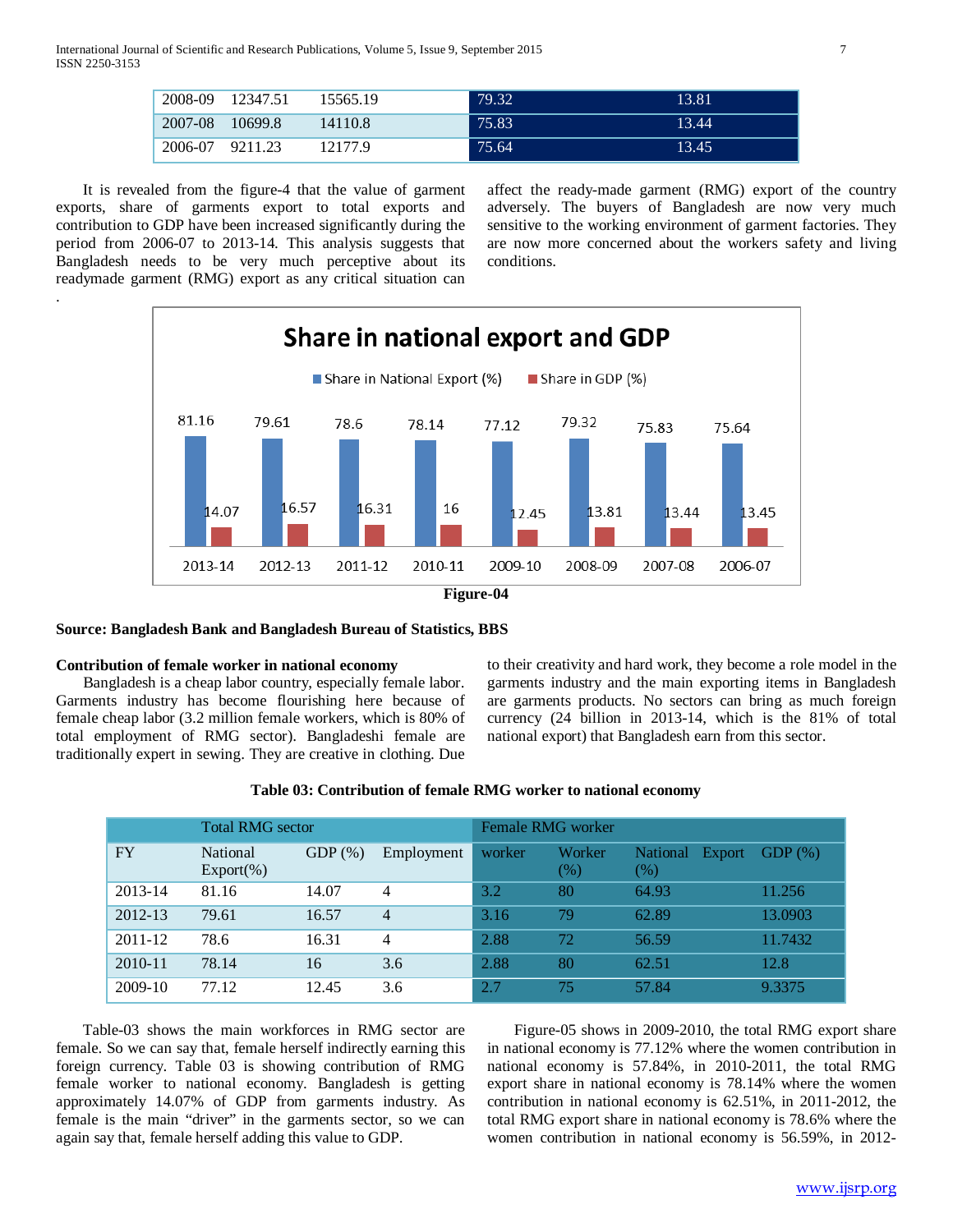2013, the total RMG export share in national economy is 79.61% where the women contribution in national economy is 62.89% and the year of 2013-2014 the contribution of female RMG worker is 64.93% where as the total contribution of RMG is 81.16%.



 Figure-06 shows in 2009-2010, the total RMG contribution in GDP is 12.45% where the women contribution is 9.34%, in 2010-2011, the total RMG contribution in GDP is 16% where the women contribution in is 12.8%, in 2011-2012, the total RMG contribution in GDP is 16.31% where the women contribution in is 11.74%, in 2012-2013, the total RMG contribution in GDP is 16.57% where the women contribution in is 13.09%, and the year of 2013-2014 the contribution of female RMG worker is 11.256% where as the total contribution of RMG is 14.07%.



## III. RECOMMENDATIONS

 Female workers are involved in a tremendous amount of work that has significant value to in national economy and GDP as well as family and society. The above figures make it clear that female make an enormous contribution to the national economy. The calculation of the exact economic value of female's work is complicated and difficult. We tried, in this research, to make a calculation of the amount that female's worker contribute to the national economy. This first attempt, however, need not necessarily be considered sufficient or adequate. Further research and analysis would help to arrive at a better figure and to understand more thoroughly the various issues involved in considering female workers contribute to the national economy. Some recommendations from the study are stated below:

- People's and policymakers' should be aware of the importance of female's economy contribution;
- Government should take some initiative for better and positive work environment for female;
- Arrange some skill development training especially for female RMG workers for increasing efficiency;
- RMG associations or owner or government should to take-up a better accommodation for female worker;

 Convince government officials to include female's work in economic measurements of the nation economy contribution (such as export earning and GDP), and to incorporate an understanding of female's value when looking at programs to assist female and Spending money on female is an investment in the economic wellbeing of the country.